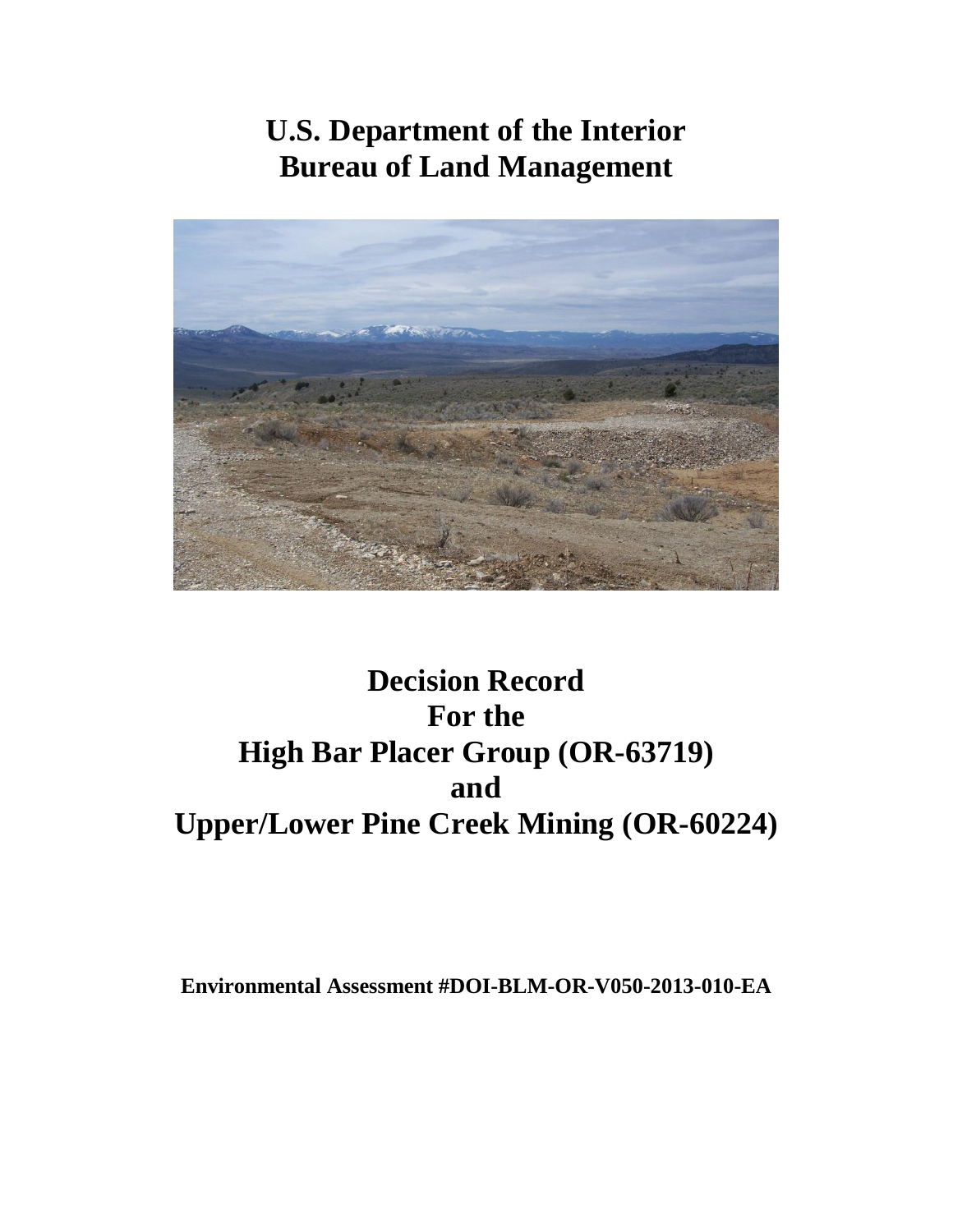#### High Bar Group and Upper/Lower Pine Creek Mining Project Environmental Assessment #DOI-BLM-OR-V050-2013-010-EA

#### **DECISION RECORD**

This decision record documents my decision to authorize the High Bar Group and Upper/Lower Pine Creek Mining Project as presented under Alternative 2, including environmental protection measures as determined by the BLM to prevent undue and unnecessary degradation.

According to the best available records and field observations, no federally listed threatened or endangered plant, animal or aquatic species currently occur within the project area; therefore, no consultation was required with the U.S. Fish and Wildlife Service and/or the National Oceanic and Atmospheric Administration. The Columbia spotted frog and the Greater Sage-Grouse have been identified as federal candidate species under the Endangered Species Act (ESA) and as special status species for the Bureau of Land Management (BLM). The Columbia spotted frog has been recorded within the Pine Creek drainage and there is a Greater Sage-Grouse lek located near the project area. The project area supports habitat for these two federal candidate species as well as for Neotropical bird species. The action described in Alternative 2 would not significantly adversely affect any candidate species or their habitat due to the protection measures added to the proposed action to minimize the potential for impacts to these candidate species and their habitats.

The project area has been surveyed for cultural resources. Survey results from field inventories identified 11 cultural resources within the survey area. Six of the resources have been determined not to be eligible for listing on the NRHP, by the BLM and Oregon State Historical Preservation Office (SHPO) in letters dated July 12, 2011, and January 14, 2013. One historic cabin (OR BLM 504) was evaluated as an above-ground structure and was determined not eligible for its above-ground features, but has not been evaluated for its archaeological (subsurface) features. The archaeological component of this cabin site and three other sites areunevaluated and will be protected by a twenty meter buffer until further evaluation can occur. The last of the 11 identified resources is a historic mining ditch that has segments on BLM and Forest Service administered lands. It was determined that the BLM segment of the ditch lacks integrity and removal of the BLM segment would result in a no adverse effect (SHPO letter, January 14, 2013).

#### **BACKGROUND**

The Baker Field Office, BLM, received two Plans of Operation (Plans) from Phillip Wirth, manager of High Bar Mining, LLC to conduct placer mining over a period of 20 years on federally managed lands near Hereford, Oregon on Pine Creek in Baker County. The legal description for the project area includes sections 14, 15, 22, 23, 26, and 27, T. 12 S., R.39 E., W.M. on unpatented mining claims. The High Bar Plan (OR-63719) was initially submitted by Jack Cogswell in 2006. The Upper/Lower Pine Creek Plan (OR-60224) was initially submitted by Ken Casper in 2004. There were many revisions to these Plans once High Bar Mining, LLC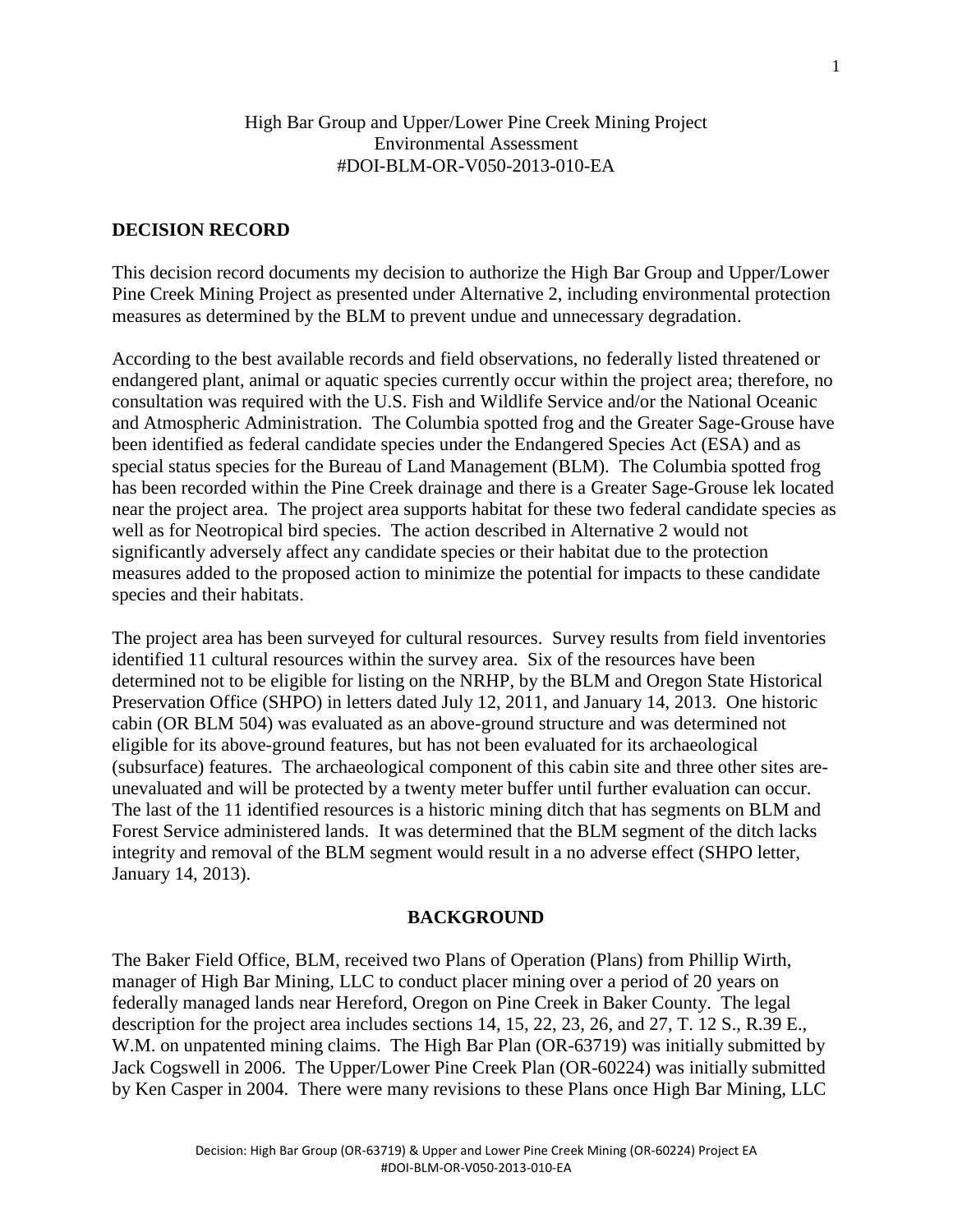purchased all the claims. High Bar Placer was submitted as final in April of 2012, Upper/Lower Pine Creek in October of 2011. There has been extensive exploration of these areas under Notices pursuant to 43 CFR 3809.301.

Wildlife, botany, and cultural surveys were conducted during the summers of 2010 and 2011. The wildlife and botany surveys were done by BLM personnel and are included in Appendix C of the EA. No threatened or endangered wildlife or plant species were found, but habitat for BLM sensitive wildlife species was found and addressed in the EA on pages 42-47. The cultural resource inventory was conducted on behalf of the BLM by North Wind Inc. of Idaho Falls, Idaho and submitted to the State Historical Preservation Office (SHPO), CTUIR and the Burns Paiute Tribe on June 20, 2011. SHPO and the CTUIR responded with concerns that were addressed by further testing of sites by North Wind Inc. Additional information including results of further testing was provided to SHPO and SHPO issued concurrence letters on July 14, 2011, July 20, 2011, and January 20, 2013, for SHPO Case No. 11-1119.

The High Bar Group and Upper/Lower Pine Creek Mining Project Environmental Assessment (#DOI-BLM-OR-V050-2013-010-EA) was prepared to disclose and analyze the consequences of authorizing the action under a Plan of Operation to mine and extract gold from placer gravels on BLM administered public lands open to mineral entry.

### **INTER-GOVERNMENT, AGENCY, AND PUBLIC INVOLVEMENT**

Scoping has occurred within the agency and in coordination with other agencies since the Plans of Operation were received in 2004 and 2006. Conferencing has occurred throughout this process with ODFW and U.S. Fish and Wildlife Service (USFWS). Consultation took place with the Confederated Tribes of the Umatilla Indian Reservation (CTUIR) and the Burns Paiute Tribe. The proponent has provided BLM with all permits regarding other state agencies such as the Oregon Water Resources Department (OWRD), Oregon Department of Environmental Quality (ODEQ), and Oregon Department of Geology and Mineral Industries (DOGAMI).

After the EA was prepared, it was available for review both online and printed by request, for a formal 30-day public comment period. A legal notice was placed in the newspaper of record, the Baker City Herald, on March 20, 2013, requesting comments on the EA. A Notice of Availability was sent to the proponent, the grazing permit holder in the area, CTUIR, Burns Paiute Tribe, Baker County Road Department, ODFW, USFWS, ODEQ, DOGAMI, Army Corps of Engineers, Oregon Department of State Lands, OWRD, Whitman Ranger District-U.S. Forest Service, Baker County Commissioners, Oregon Wild, Senator Ron Wyden's local representative, Hells Canyon Preservation Council, and other miners or interested parties in the area.

The BLM received comments on the EA from six interested parties. Two letters supported mining without restrictions, one identified the need for a permit, and three were about wildlife and other resource concerns. The full response to comments may be found as Appendix F in the EA.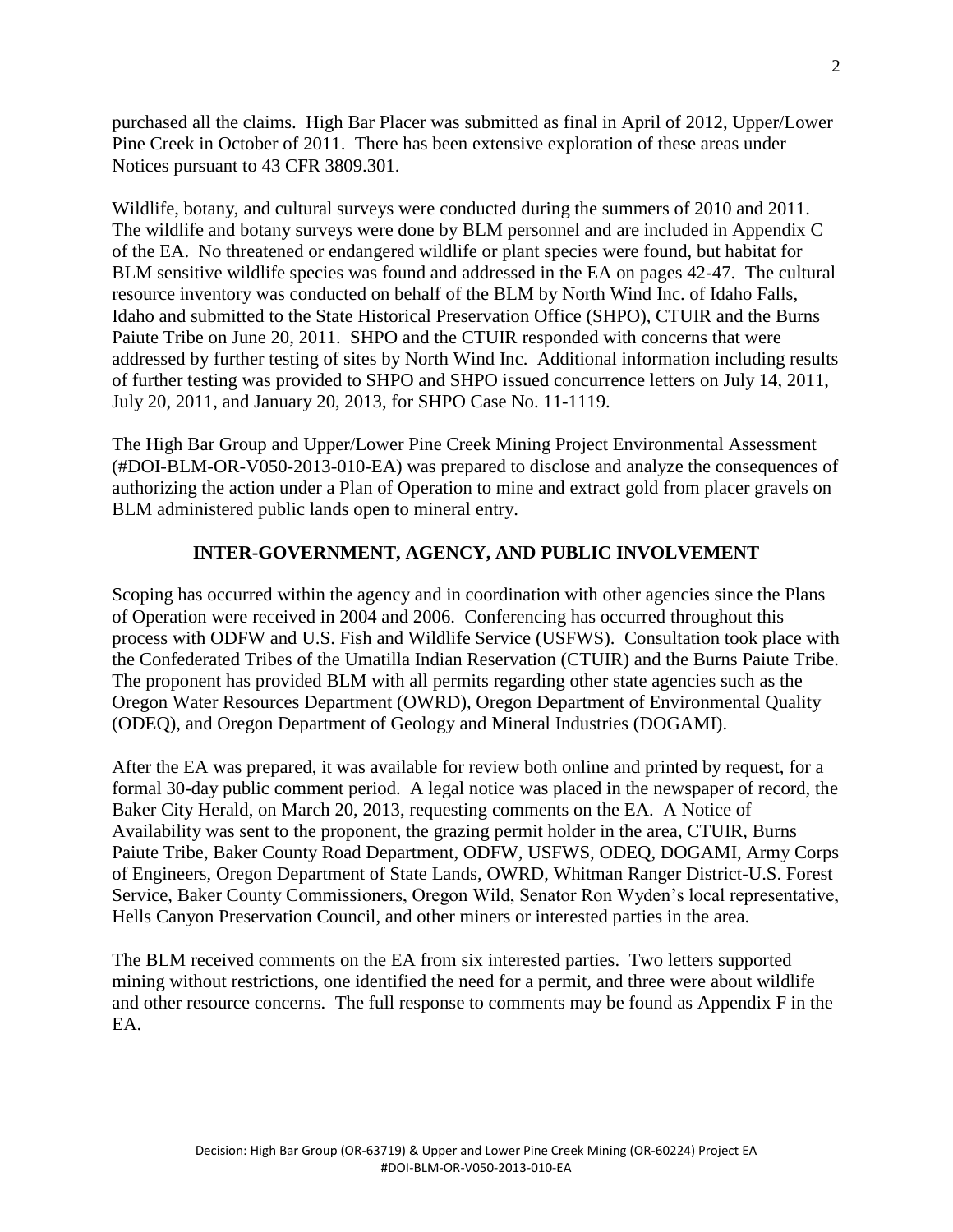Issues raised through the comment period included:

- The potential impacts from seasonal wildlife restrictions.
- Addressing eagles and raptors in the evaluation.
- Concerns on water supply and quality.
- Slight oversights on what was originally proposed, including additional acreage currently being disturbed under Notice level operations.
- Comments regarding the science behind noise levels effecting sage-grouse.
- Temporary fencing to prevent livestock from impacting reclaimed areas.
- Addressing permits issued by other agencies.

As a result of the comments received, minor changes made to the EA that was submitted for public comment on March 20, 2013 were made. The changes include clarifications on best management practices to make them more site specific, an eagle and raptor habitat assessment was added (the survey had already been done), a Habitat Mitigation Plan for Greater Sage-Grouse has been written according to OAR 635-415-0025, comments were addressed, and editorial changes were made for clarification. The BLM believes that the additional analysis does not change the Finding of No Significant Impact for the project; therefore, another public comment period is not necessary.

#### **DECISION**

My decision is to select Alternative 2 in its entirety, with the additional environmental protection measures and Habitat Mitigation Plan, and is based upon the interdisciplinary analysis contained in the EA (DOI-BLM-V050-2013-010-EA) and the comments received. Alternative 2 places limitations on operations in the stream bottom, while allowing High Bar Mining, LLC to explore for and produce gold resources on public domain lands open to mineral entry. Authorizing portions of two Plans proposed by High Bar Mining LLC with environmental protection measures added, prevents undue and unnecessary degradation to the resources in the area. This decision will allow placer gold mining and processing on 217 acres of public lands with known mineral values. The project involves use of heavy machinery, road improvements for hauling, large areas of cleared area for processing sites, use of pipelines to transport water, and occupancy of watchman and safety personnel during operations. The mining operation would last up to 20 years with an estimated additional 3 years for monitoring of vegetation reestablishment.

The activities approved by this decision include:

- Mining excavation and processing of 217 total acres in 5 acre parcels, up to 15 acres annually over 20 years.
- Utilization of 10,000 feet of existing roads, widening these roads to 18 feet for the Mine Safety and Health Administration (MSHA) requirements
- Creating or reopening, and gating of 1.4 miles of road within the project area
- Equipment used will be limited to the list included in the EA and on the Plans
- Temporary structures on site include: metal pump house, 2 Conex trailers, shop trailer, safety trailer, and a watchman trailer
- Fencing of two acres for water hazards with hogwire
- Utilization of a 10,000 gallon fuel tank for onsite storage with smaller amounts of petroleum products being brought in on the service vehicle. A containment vault made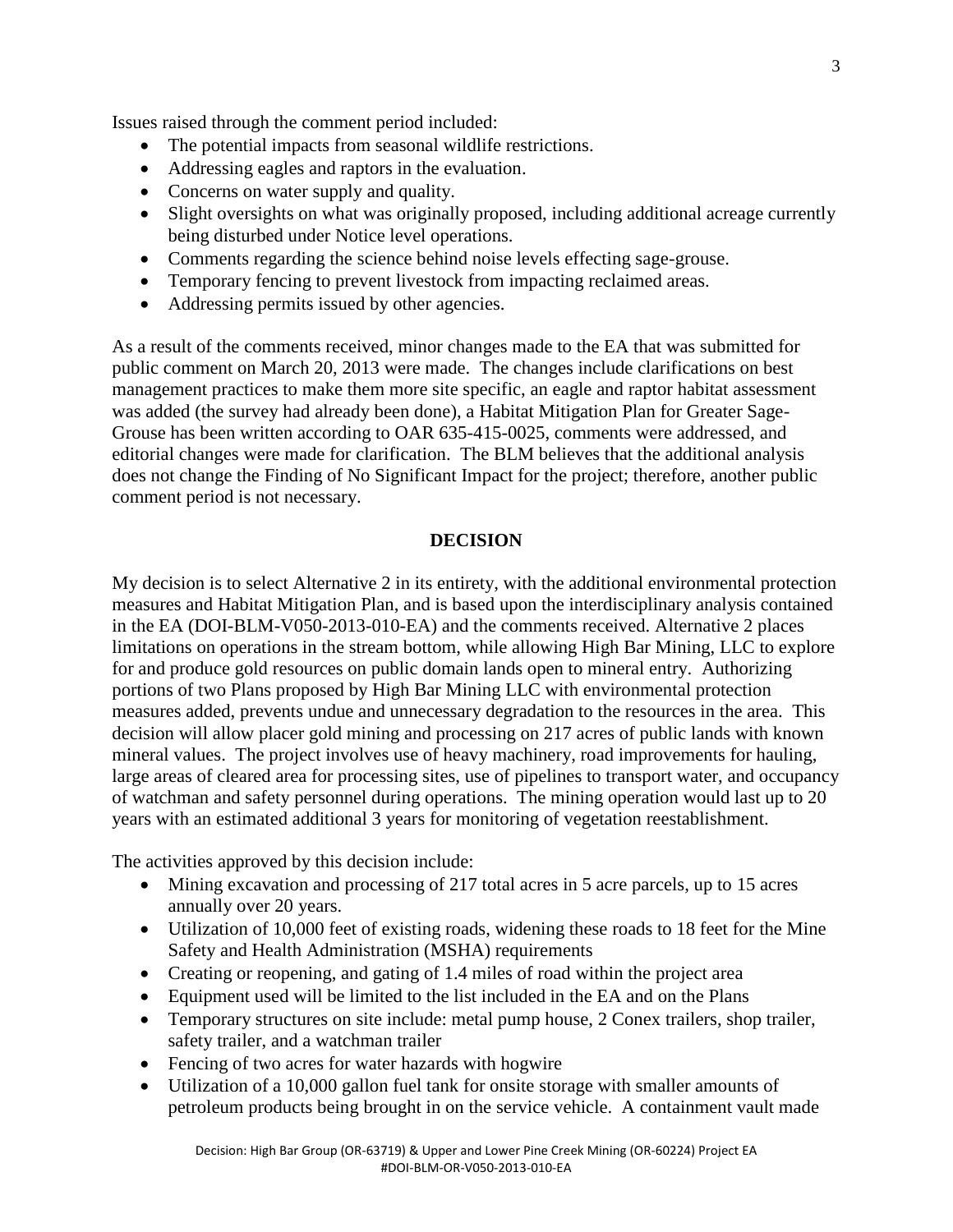from earthen berms and plastic liner will be created for containment. All hazardous materials are addressed in Appendix B under the Spill and Contingency Plan.

- Four (4) processing sites totaling 12 acres, with settling ponds, sediment drying areas, washplants, stockpiles, and compacted soils.
- Clean water pond for storage of water supplied by two wells and a 12,500 foot pipeline. An additional 2,600 feet of pipe providing water via gravity from a source on Forest Service managed lands.
- Temporary fencing around areas which have been reclaimed and seeded with a state certified weed free native seed mix.

The decision is based on the interdisciplinary analysis contained in the Environmental Assessment #DOI-BLM-OR-V050-2013-010-EA, BLM staff field review, public comments, tribal government consultation, state permitting, and SHPO review.

The environmental protection measures of the project, reclamation measures, stipulations, and monitoring are part of the decision. The Plans will be updated with the information evaluated in the EA and will incorporate all the stipulations listed below. The stipulations and protection measures below would be in effect for the duration of the project to minimize negative impacts to public land resource values:

- The operator shall mine, process, and remove gold from the High Bar Group and Upper/Lower Pine Creek Mining Project in strict conformity with the respective updated Plans of Operation (Plans) which will be approved by this Decision and as described in a single Plan in this Environmental Assessment.
- No chemicals will be used for the gold extraction process. The only hazardous materials on site are handled according to the Spill and Containment Plan provided in the Plan and pursuant to Federal and state laws and regulations. The Spill and Containment Plan is located in Appendix B of the Environmental Assessment.
- Petroleum products used in this operation consist of diesel fuel, gasoline, petroleum based oil, hydraulic oil, and grease. The diesel fuel will continue to be stored in the above ground tank with a lined earthen containment vault. On site storage will be limited to a maximum of 10,200 gallons of fuel. All small amounts of oils and grease for maintenance of equipment will be transported in on the service truck.
- All contaminated soil from spills or leaks of petroleum products will be handled as addressed in the Spill and Contingency Plan. All used oil, batteries, tires, and other waste items will be removed periodically off the mine site and disposed of properly. Spill kits will be on site for larger spills and prevention of leaks into soil.
- Any garbage or scrap material not stored in the storage bins will be removed to keep the area clean. No disposal of waste or scrap will occur on site, all waste or scrap will be removed from public lands.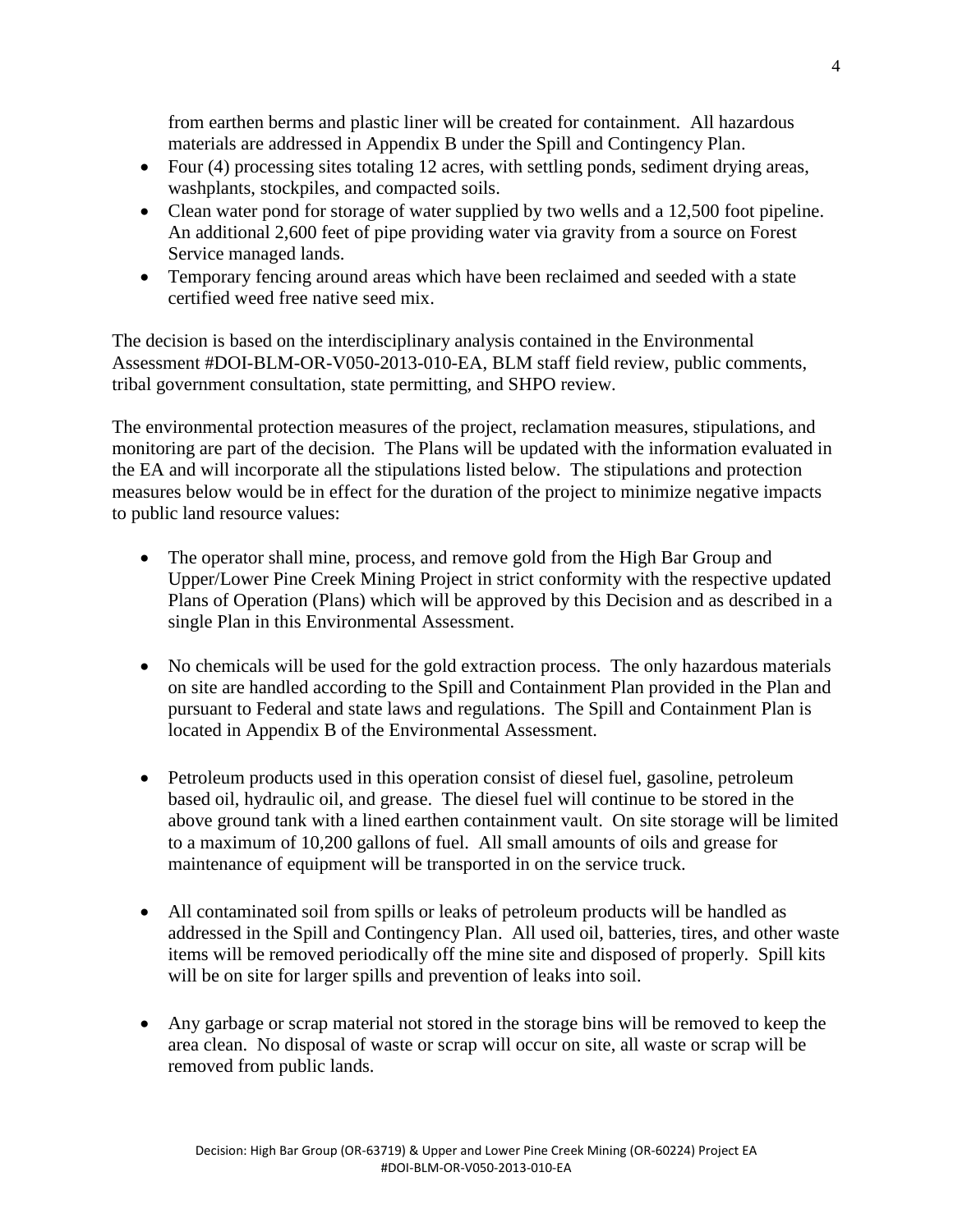- The duration of the mining is planned to be 23 years. This duration will allow for 20 years of mining operations with concurrent reclamation and three years after mining is completed for final reclamation and monitoring for revegetation success.
- Use and occupancy of public land, as proposed in the Plans, will be reasonably incident to the planned mining operation, and will be limited to use of the equipment listed in the Plans, which will be focused on Processing Site #2 and adjacent areas in T. 12 S., R.39 E., sec. 15.
- No mining in addition to what has been allowed under Notices will occur in the Pine Creek channel area. Alternative 2 incorporates what is currently being operated under Notices without disturbing known populations of Columbia spotted frog in the Pine Creek channel. Therefore, no direct effects to wetlands, streams, or springs will occur from heavy equipment.
- No interception of ground water is anticipated for any of the mining activities. The wells will be monitored by OWRD for significant draw down under the water rights permit entered with the Water Resources Department.
- Erosion control measures will be used during mining operations which include, but are not limited to: waterbarring of roads, placing of woody material, seeding, and covering of topsoil while stockpiled.
- Water used in the wash plant will be recycled from the settling ponds once suspended sediments dissipate. Clean water from the wells will be stored in the transfer pond at Processing Site #5 which will remain un-mined. All ponds will be lined and bermed to prevent overflow. A permit has been acquired from ODEQ for all wastewater facilities associated with mining operations.
- Screens will be utilized on all pump intake hoses to prevent injury or death to all life stages of the Columbia spotted frog. Screening specifications will be consistent with ODFW guidance, which generally follows National Marine Fisheries Service criteria.
- Dust will be kept down by using water trucks to abate dust on roads and the water used in processing. There is no crushing of material being proposed.
- The operator will coordinate with the Baker County Road Master to ensure that public road access on the Bald Mountain Mine County Road 731 is maintained in a condition similar to that which existed prior to the commencement of operations. Road maintenance will occur only within the existing road berm.
- Road widening of the existing BLM roads to 18 feet with berms will occur to meet MSHA safety requirements. All roads on the BLM Interim Route Network will be returned to the BLM standard upon completion of mining operations during final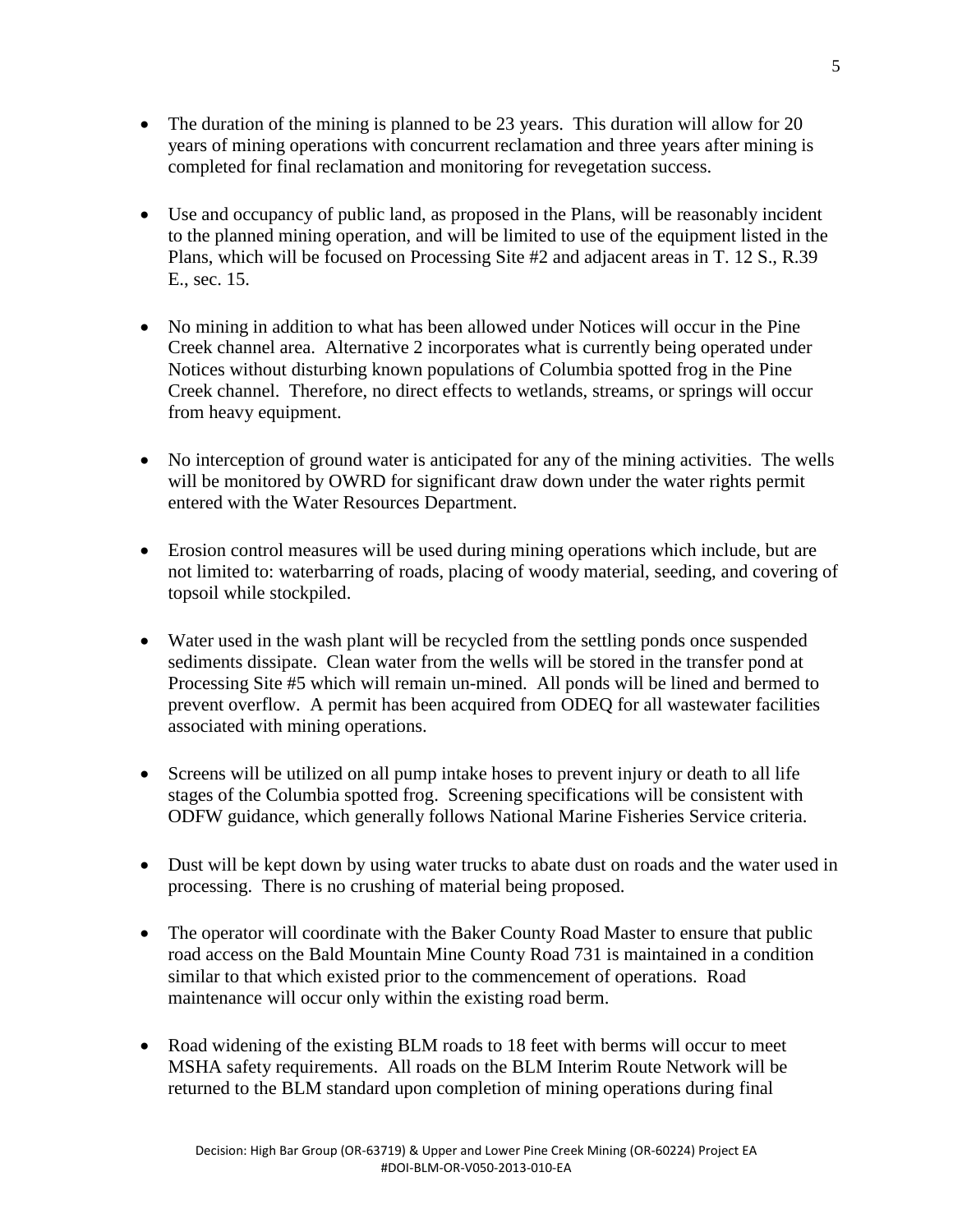reclamation. Roads will be signed for public safety and temporarily closed while operations are active.

- During operation the proponent will ensure that all equipment and vehicles are cleaned of all vegetation (stem, leaves, seeds and other vegetative parts) prior to entering public lands in an effort to minimize the transport and spread of noxious weeds. All equipment will be washed and cleared of vegetative material again before leaving public lands.
- The operator will maintain roadsides, tailings, dried sediment from settling ponds, and disturbed areas in a weed free state. Traveling through weed patches with equipment and personnel will be avoided when possible, especially when plants are seeding to prevent the spread of weed species. When traveling in known weed infestations, especially Mediterranean sage in the High Bar Plan area, equipment will be cleaned, with an emphasis on the undercarriage and moving parts, before moving into other areas to work. Equipment wash-up areas will be monitored and treated for emerging weeds. Processing of mined materials will take place at the closest processing site to avoid introducing weeds to new areas.
- Operator will work with the BLM to implement a weed treatment and control program. Chemical treatments will be performed by a licensed applicator. A BLM approved, all state certified noxious weed free seed mix will be supplied to the operator by the BLM botanist at the time of reclamation.
- All unevaluated historic properties or cultural resources will be avoided with a 20 meter buffer until the BLM archeologist has had a chance to evaluate these resources. Any new discoveries of cultural or paleontological resources will require ceasing operations in the area immediately and the operator will notify the BLM Field manager and the archeologist. Operations in the location of the find will not resume until the BLM archeologist has had the chance to evaluate the discovery and the Field Manager has given written notice to proceed.
- Pursuant to 43 CFR 3809.420 (b)(8)(i) operators shall not knowingly disturb, alter, injure, or destroy any scientifically important paleontological remains or any historical/archeological site, structure, building, or other object on Federal lands.
- The operator will clear areas in the fall or winter, prior to March  $1<sup>st</sup>$  to avoid conflict with ground nesting bird seasonal restrictions.
- Operator will follow all stipulations put forth in the sage-grouse Habitat Mitigation Plan included in Appendix E of the EA, including seasonal restrictions and off site mitigation.
- At the direction of the BLM wildlife biologist, ponds that remain wet throughout the year and develop persistent riparian vegetation will have shallow shelves of 20-30 degree slopes constructed during final reclamation around the outside edge for amphibian use. These ponds will remain in place after reclamation is completed.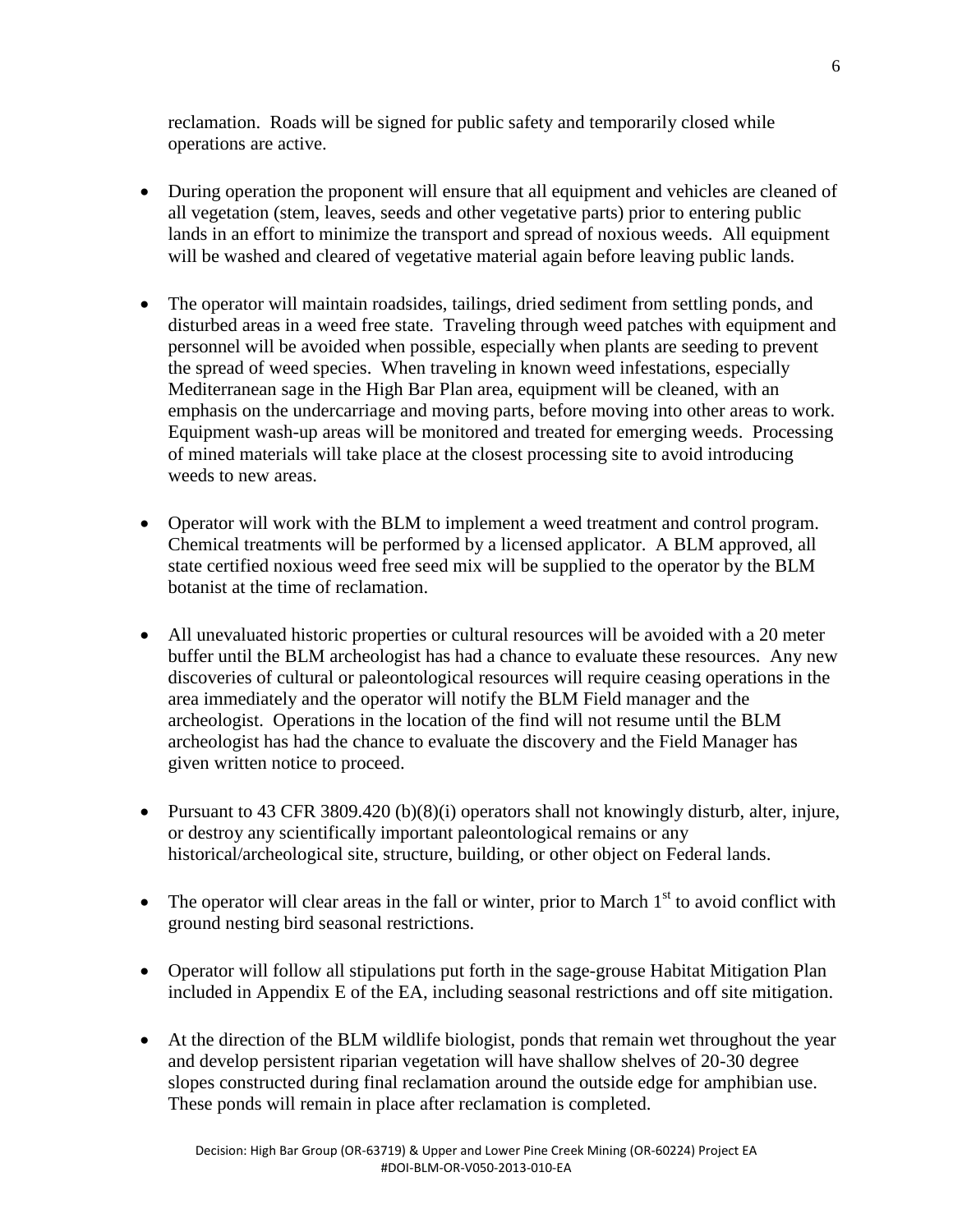- Temporary fences as determined necessary by BLM for exclusion of livestock and wildlife will be installed around all reclaimed areas for 3-5 years or until vegetation has regrown to BLM standards (BLM RMP, 1989).
- The operator will obtain all required Federal, state, and county permits and approvals prior to beginning operations. The permits will be kept current throughout the duration of the project. Copies of all permits will be provided to BLM once issued.
- A financial guarantee, as defined in 43 CFR 3809.500 and 3809.552, must be submitted and adjudicated by the BLM before starting operations. The financial guarantee will include the cost for reclamation and revegetation of 217 acres of placer mining disturbance, the facilities area including all project fencing, water well abandonment, and miscellaneous clean up, removal of the equipment, the Convex trailers, and post-closure monitoring. Although a financial guarantee is required by regulations prior to commencing operations, this stipulation insures that sufficient funds are available for site reclamation should the property be abandoned.
- Only equipment needed for onsite mining operations, as identified in the Plans, is authorized to be onsite for longer than 14 days. Any equipment changes must be authorized in writing by BLM. All equipment not included in the Plans must be removed during seasonal shut-downs unless the posted financial guarantee includes removal costs. As per 43 CFR 3809.431, "You must modify your plan of operations when any of the following apply: (a) before making any changes to the operations described in your approved plan of operations…" The intent of this stipulation is to insure that equipment changes that could fundamentally expand or alter the scope or volume of the operation are approved by the BLM. Also, this stipulation is to insure that equipment mobilized on to public lands are included in the Plans and removal costs will be included in the approved financial guarantee as per 43 CFR 3809.552.
- Hand tools suitable for fighting fire shall be required at the work site, and the operator must be prepared to suppress any wildfires resulting from operations. The operator is responsible for remaining informed and in compliance with fire safety requirements such as any Emergency Fire Prevention Orders and the Industrial Fire Precaution Level (IFPL). Some of these levels may require fire waivers for certain activities.
- Seeding of all disturbed areas will be done between September 15 and December 15 to take advantage of winter moisture. Seeding will be done each year with a state certified noxious weed free seed mix which will be provided by the botanist each season to account for seed availability. Seed tags from each mix will be provided to the BLM within 30 days of the completion of seeding. If mulch is used to minimize erosion on seed areas, it shall be certified weed free straw or hay.
- Seeding will be monitored for three years to determine if it is well established. Well established plant communities will consist of vigorous, deep-rooted, native species capable of providing competition to noxious weeds and providing organic material over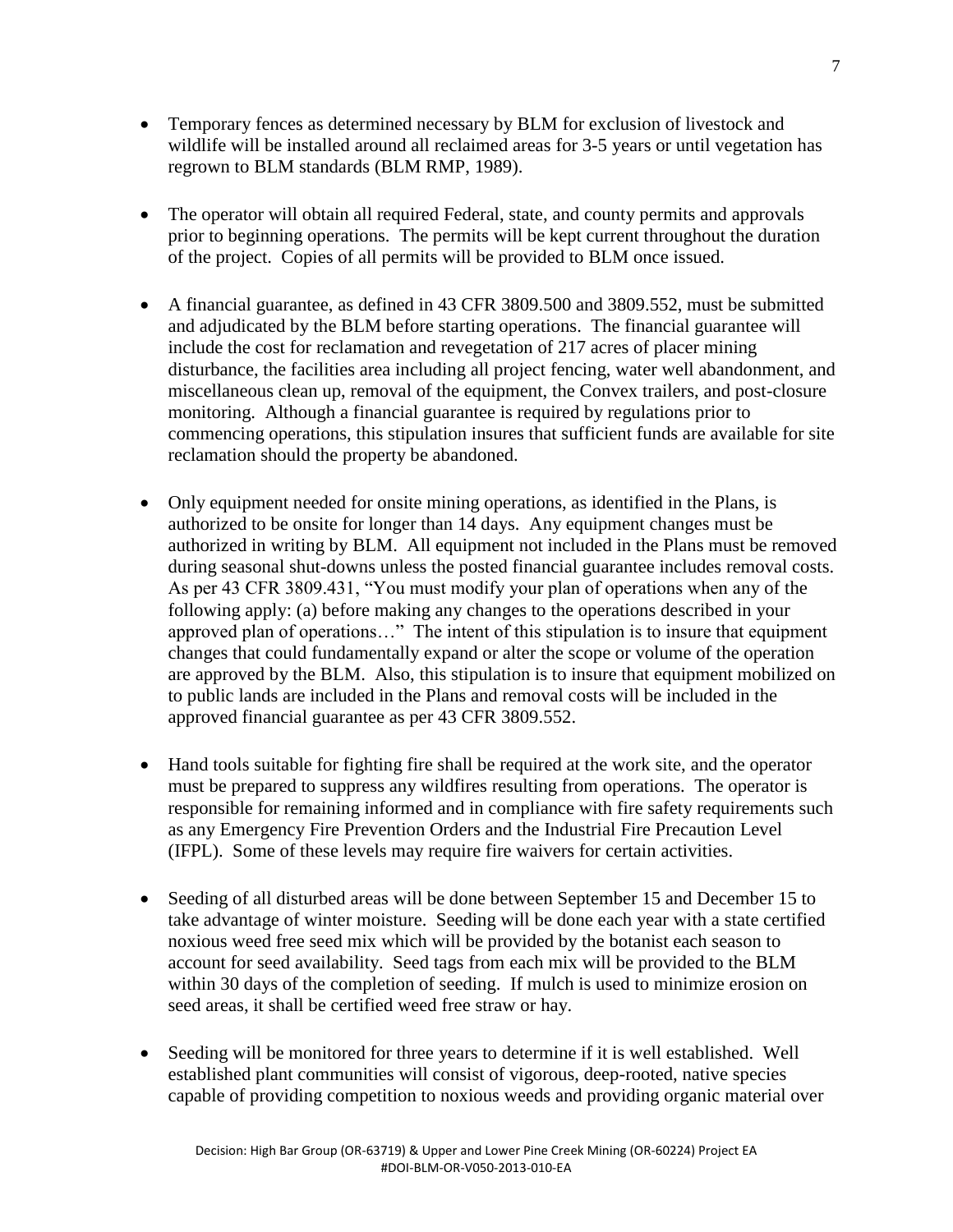the long term. The authorized officer shall use evidence of these late seral species on site after three (3) growing seasons to determine that seedling establishment is adequate to achieve longer term reclamation objectives. If after three years, the revegetation is not well established, then the operator will seed the areas of disturbance again with a seed mix provided by the botanist.

In addition to the above operation stipulations and environmental protection measures, the proponent would be required to follow the requirements of the Habitat Mitigation Plan which is summarized below.

The BLM will develop a Memorandum of Understanding with the proponent to cover the stipulations and timeline of the Habitat Mitigation Plan (Appendix E in EA). In summary, the Habitat Mitigation Plan was written to address ODFW's Greater Sage-Grouse Conservation Assessment of Oregon (Hagan, 2011) and the revised Mitigation Framework for Sage-grouse Habitats (ODFW, 2012). This project is within BLM's Preliminary General Habitat designation, requiring consideration of offsite mitigations addressed in the Habitat Mitigation Plan.

The mitigation acreage will be in addition to the project site reclamation acreage. Offsite mitigations take into account both direct and indirect impacts for this project. Direct impacts are the clearing of vegetation by mining operations within the proposed 209 acres, not including acreage for roads which will be left in place. The 1:1 offsite mitigation acreage not including roads for this area has been calculated at 196 acres. Indirect effects are determined by the noise levels over 40 decibels at the lek site during the breeding season, causing sagegrouse to avoid an area. An additional 45 acres was calculated for indirect effects.

The final acreage which was calculated for both direct and indirect impacts is 241. The treatment for this offsite mitigation has been determined to address light to moderate juniper encroachment. In order to not incur any net habitat loss during the operations, the proponent will do a juniper cut of 241 acres to open up additional sage-grouse habitat in the same area of the project within the same population subdivision. The mitigation will take place on public lands within identified Primary General Habitat and up to a three mile radius from the project area.

### **Alternatives Considered**

In order to address concerns that were raised in public and agency scoping, while fulfilling BLM's stated purpose and need for the project (EA page 2), BLM explored the following alternatives:

- Proposed action This alternative would authorize the Plans of Operation as entered by the proponent, High Bar Mining LLC, to mine and extract gold, by processing placer gravels using heavy equipment. There would be occupancy for a watchman during the mining operations for safety and to prevent theft. The proposed action would mine 247 acres of ground between the ridge top and the Pine Creek valley bottom.
- Alternative to the proposed action This alternative includes limitations on the mining and processing within the Pine Creek channel as proposed by the operator in the Plans. There are additional environmental protection measures to address concerns raised by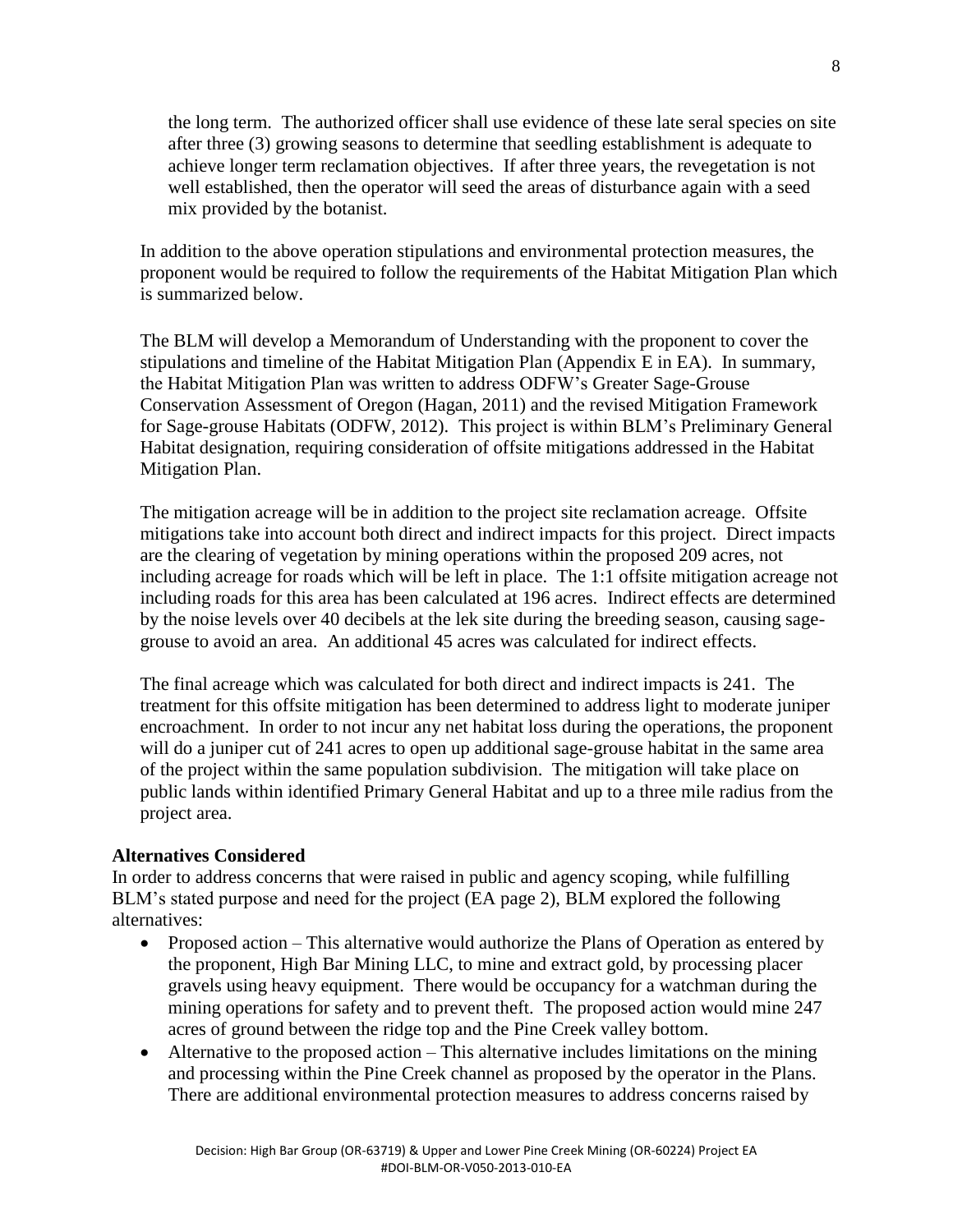both comments and specialists' review. This alternative reduces the disturbance areas down to 217 acres, and minimizes impacts to the riparian and wetland areas.

• No Action – This alternative would not approve the proposed Plans, but would allow the 15 acres of exploration under three current Notices to proceed until they expire or exploration is completed. These Notices have been bonded and are for exploration only, greatly limiting the activities allowed to take place within the project area.

#### **Decision Rationale**

After reviewing the EA developed for this project and the comments received on the potential impacts, Alternative 2 with the environmental protection measures and the Habitat Mitigation Plan has been selected. The implementation of Alternative 2 best meets the purpose and need described in the High Bar Group and Upper/Lower Pine Creek Mining EA, as well as environmental concerns. As required, the BLM considered a range of alternatives including a No Action alternative in the analysis. The selection of Alternative 2 minimizes the impacts on the riparian area, and provides additional mitigation and protection for sensitive species, while still allowing the commercial mining operation to proceed with minimal impacts to the human environment. This alternative meets the purpose and need by addressing the process for Plans of Operation laid out in 43 CFR 3809 and all other applicable mining laws.

This alternative is in conformance with the goals for mineral resources of the Baker Resource Management Plan (RMP) and Record of Decision (BLM, 1989). This alternative has been reviewed to determine if it conforms with the Baker RMP/ROD, terms and conditions as required 43 CFR 1610.5. This alternative has been found consistent with all applicable terms, conditions, standards and guidelines specified in the Baker RMP/ROD. This exploration and development would be consistent with the "unnecessary or undue degradation" standard set forth in Surface Management Regulations (43 C.F.R. 3809) and the Federal Land and Policy Management Act of 1976 (FLPMA). Resource values are protected through the observation and implementation of the environmental protection measures and the HMP addressed in the EA.

Both Plans were submitted and considered complete under the 43 C.F.R. 3809 requirements. The Mining Law of 1872 as amended allows public lands owned by the United States to be open to mineral exploration as public domain lands, which does not include withdrawn areas or acquired lands. All applicable claims have been filed according to the FLPMA and are on lands determined to be open to mineral entry.

The activities described in the action alternatives are authorized under the surface management program administered by BLM which includes mineral exploration, mining and reclamation activities on public lands administered by BLM. All operations of any nature that disturb the surface of the mining claim or site require authorization through the proper BLM field office.

The 43 CFR 3809 Surface Management regulations are clear on what actions require a Plan of Operation, which includes; an operator extracting minerals for commercial use or sale, creating over five (5) acres of disturbance or removing 1,000 tons of proposed ore, and the use of mechanized earthmoving equipment. Once these thresholds have been met, a Plan must be submitted and evaluated under the National Environmental Policy Act (NEPA) at the appropriate level and have an adequate bond in place before implementing such mining operations.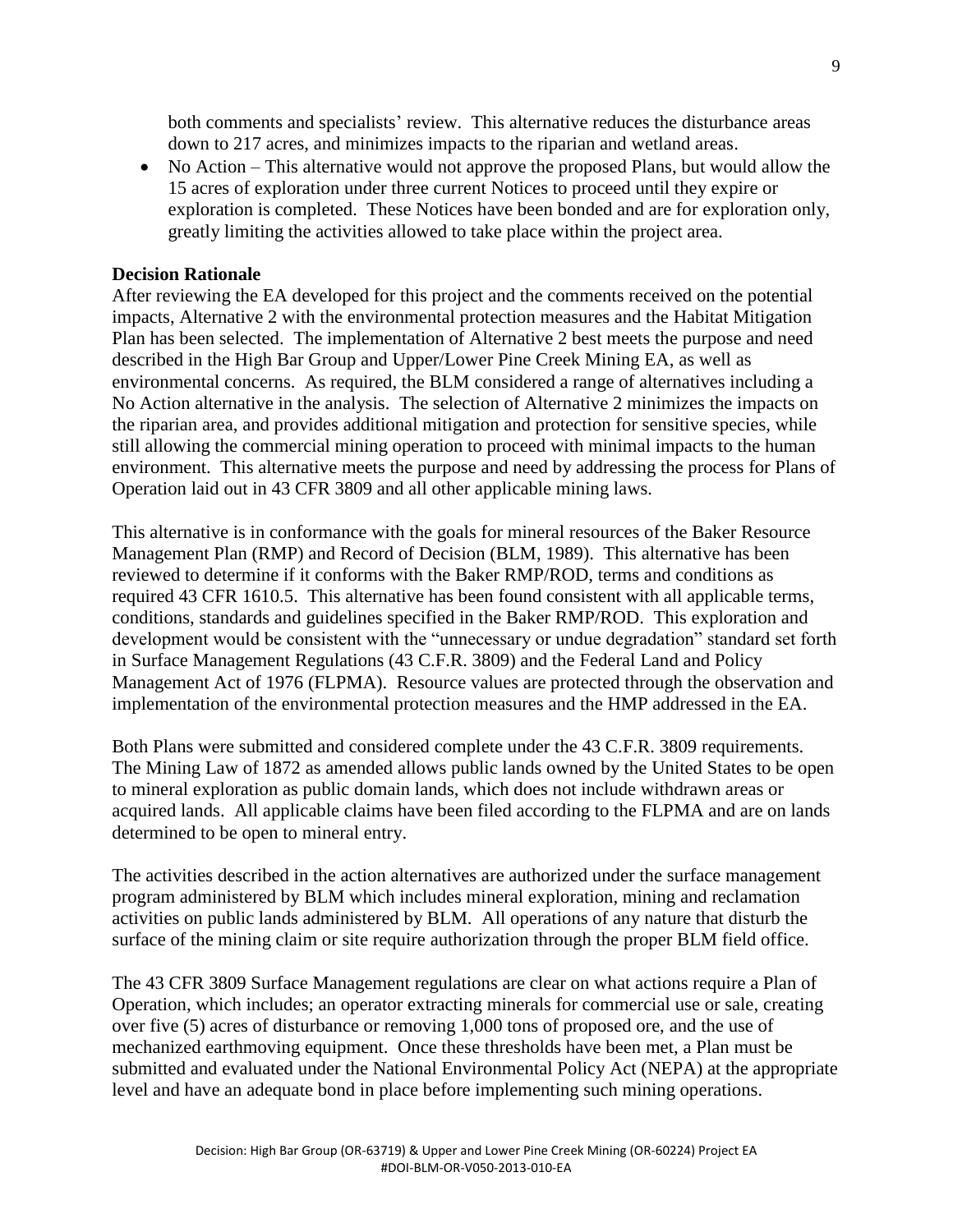This decision is in compliance with the National Historic Preservation Act (NHPA) as described in section 3.1(b) of the EA under Existing Environment: Cultural and Historical Resources. Alternative 2 will have no effect to any property listed on or potentially eligible for listing on the National Register of Historic Places (NRHP) because these resources will be protected by a 20 meter non-disturbance buffer and will not be impacted by the project. Any cultural and/or paleontological resource (historic or prehistoric site or object, including fossils) discovered by anyone working on this project on public lands will be immediately reported to the authorized officer. The authorized officer will determine avoidance, treatment and mitigation measures that are necessary after consulting with the operator and under Section 106 of the NHPA.

This decision is in compliance with the Endangered Species Act because no federally listed threatened or endangered plant, animal or aquatic species currently reside in or around the project area. Two federal candidate species occur within the project area and vicinity, the Columbia spotted frog and the Greater Sage-Grouse, which were both evaluated in the EA. Alternative 2 will not significantly adversely affect any candidate species or their habitat due to additional environmental protection measures and a habitat mitigation plan for sage-grouse incorporated into the Plans to minimize the potential for impacts to the species and their habitat.

The decision is in compliance with the Clean Air Act and the Clean Water Act. Alternative 2 will not significantly affect air quality because no chemicals are being used and dust is being kept to a minimum through watering the roads during operations and avoiding crushing of material. Alternative 2 will not significantly affect water quality because of the limited activity in and around the Pine Creek channel, use of approved water rights, and compliance with state issued water quality permits. Also, the project area will be visually monitored daily for any visible discharges of water.

The project area is not in any National Wild and Scenic River Systems, Area of Critical Environmental Concern, National Wilderness Preservation System lands, National Monuments, National Conservation Areas, or prime farmlands.

#### **CONCLUSION**

The BLM recognizes that public lands are an important source of mineral resources. The decision supports multiple use management of public lands in accordance with the FLPMA and recognizes that mineral resource development can occur concurrently with other resource uses. The project has been analyzed, the public has been involved, and appropriate environmental protection measures will be added to the Plans to prevent unnecessary and undue degradation of the surface resources, to reduce the effects to the environment and to respond to public concerns.

#### **APPEAL RIGHTS**

This decision may be appealed to the Interior Board of Land Appeals, Office of Hearings and Appeals, in accordance with the regulations contained in 43 CFR, Part 4 and Form 1842-1. If an appeal is filed, your notice must be filed in the Vale District Office, 100 Oregon Street, Vale, Oregon, 97918 within 30 days of receipt. The appellant has the burden of showing that the decision appealed is in error.